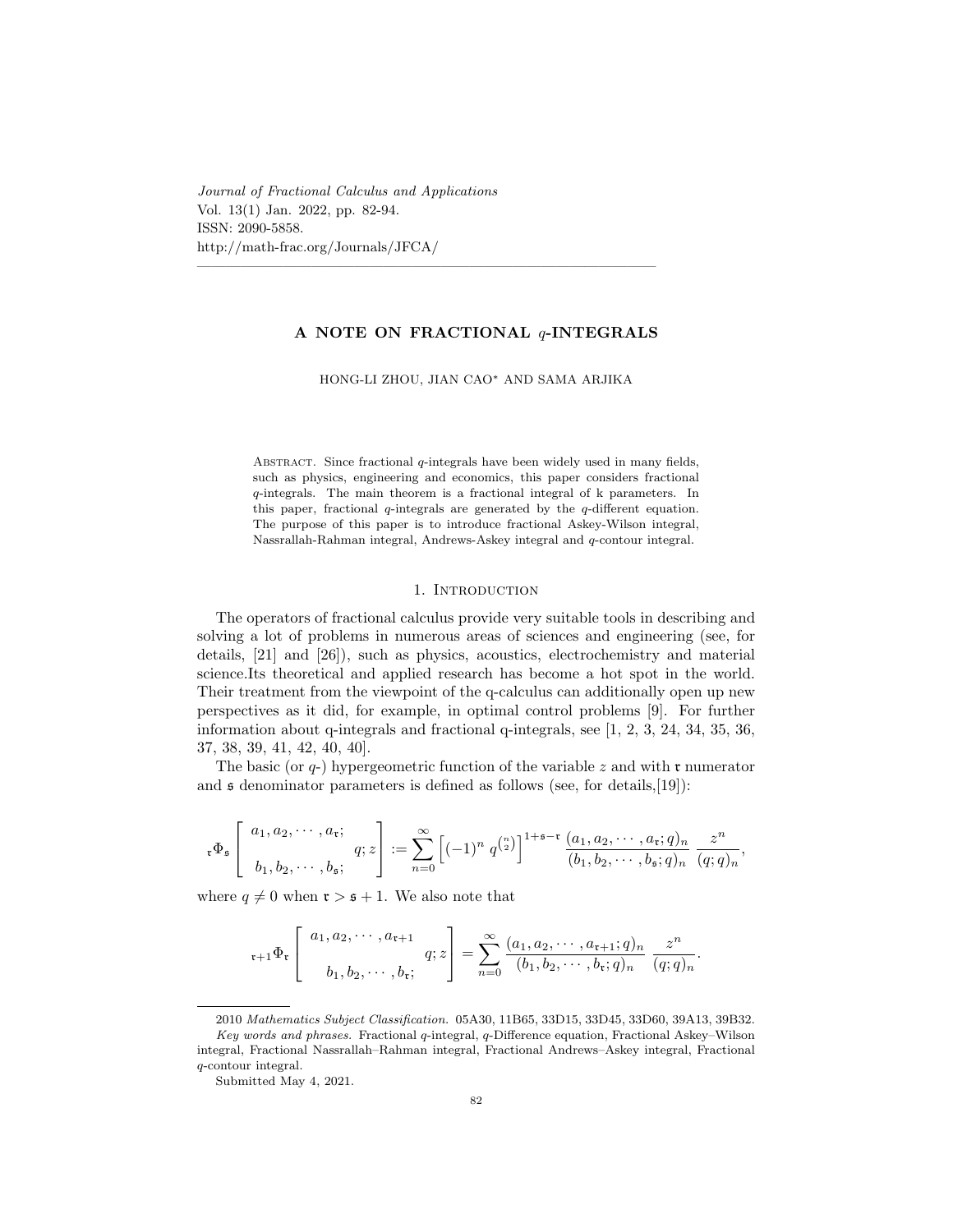The compact factorials of  $_{\mathfrak{r}}\Phi_{\mathfrak{s}}$  are defined respectively by

$$
(a;q)_0 = 1, \quad [a]_q := \frac{1-q^a}{1-q}, \quad (a;q)_n = \prod_{k=0}^{n-1} (1-aq^k), \quad (a;q)_{\infty} = \prod_{k=0}^{\infty} (1-aq^k) \tag{1}
$$

and  $(a_1, a_2, \ldots, a_m; q)_n = (a_1; q)_n (a_2; q)_n \cdots (a_m; q)_n$ , where  $m \in \mathbb{N} := \{1, 2, 3, \cdots\}$  and  $n \in \mathbb{N}$  $\mathbb{N}_0 := \mathbb{N} \cup \{0\}.$ 

The Thomae–Jackson *q*-integral is defined by [19, 20, 33]

$$
\int_{a}^{b} f(x) d_q x = (1-q) \sum_{n=0}^{\infty} \left[ b f (b q^n) - a f (a q^n) \right] q^n.
$$
 (2)

The Riemann–Liouville fractional *q*-integral operator is introduced in [1]

$$
\left(I_q^{\alpha}f\right)(x) = \frac{x^{\alpha-1}}{\Gamma_q(\alpha)} \int_0^x \left(qt/x; q\right)_{\alpha-1} f(t) \,d_q \,t,\tag{3}
$$

where the *q*-gamma function is defined by [19]

$$
\Gamma_q(x) = \frac{(q;q)_{\infty}}{(q^x;q)_{\infty}} (1-q)^{1-x}, \quad x \in \mathbb{R} \setminus \{0,-1,-2,\ldots\}.
$$
 (4)

The generalized Riemann–Liouville fractional *q*-integral operator is given by [28]

$$
\left(I_{q,a}^{\alpha}f\right)(x) = \frac{x^{\alpha-1}}{\Gamma_q(\alpha)} \int_a^x \left(qt/x; q\right)_{\alpha-1} f(t) \, \mathrm{d}_q \, t, \quad \alpha \in \mathbb{R}^+.
$$
 (5)

In fact, we rewrite fractional  $q$ -integral  $(5)$  equivalently as follows by  $(2)$ 

$$
\left(I_{q,a}^{\alpha}f\right)(x) = \frac{x^{\alpha-1}(1-q)}{\Gamma_q(\alpha)} \sum_{n=0}^{\infty} \left[ x(q^{n+1};q)_{\alpha-1} f(xq^n) - a\left(aq^{n+1}/x;q\right)_{\alpha-1} f(aq^n) \right] q^n.
$$

Recently, Cao and Arjika [10], built the relations between the following fractional *q*-integrals and certain generating functions for *q*-polynomials.

**Proposition 1.** For  $\alpha \in \mathbb{R}^+$  and  $0 < a < x < 1$ , if  $\max\{|as|,|as|\} < 1$ , we have

$$
I_{q,a}^{\alpha} \left\{ \frac{(bxz,xt;q)_{\infty}}{(xs,xz;q)_{\infty}} \right\} = \frac{(1-q)^{\alpha}(abz,at;q)_{\infty}}{(as,az;q)_{\infty}} \sum_{k=0}^{\infty} \frac{x^{\alpha+k}(a/x;q)_{\alpha+k}}{a^k(q;q)_{\alpha+k}} {}_3\Phi_2 \left[ \begin{array}{c} q^{-k},as,az \\ abz,at \end{array}; q,q \right].
$$

**Proposition 2** ([10, Theorem 2]). For  $\alpha \in \mathbb{R}^+$  and  $0 < a < x < 1$ , if  $\max\{|as|, |aa|, |au|\}$ 1*, we have*

$$
I_{q,a}^{\alpha} \left\{ \frac{(bxz,xt, xru;q)_{\infty}}{(xs, xz, xu;q)_{\infty}} \right\}
$$
  
= 
$$
\frac{(1-q)^{\alpha}(abz, at, aru;q)_{\infty}}{(as, az, au;q)_{\infty}} \sum_{k=0}^{\infty} \frac{x^{\alpha+k}(a/x;q)_{\alpha+k}}{a^k(q;q)_{\alpha+k}} 4\Phi_3 \left[ \begin{array}{c} q^{-k}, as, az, au; \\ abz, at, aru; \end{array} q;q \right].
$$
 (7)

In this paper, motivated by Jian and Arjika's results [10], we aim to establish more generalized relations for fractional *q*-integrals and derive: a generalization of Askey-Wilson interals, a generalization of reversal type Askey-Wilson integrals, a  $\overline{a}$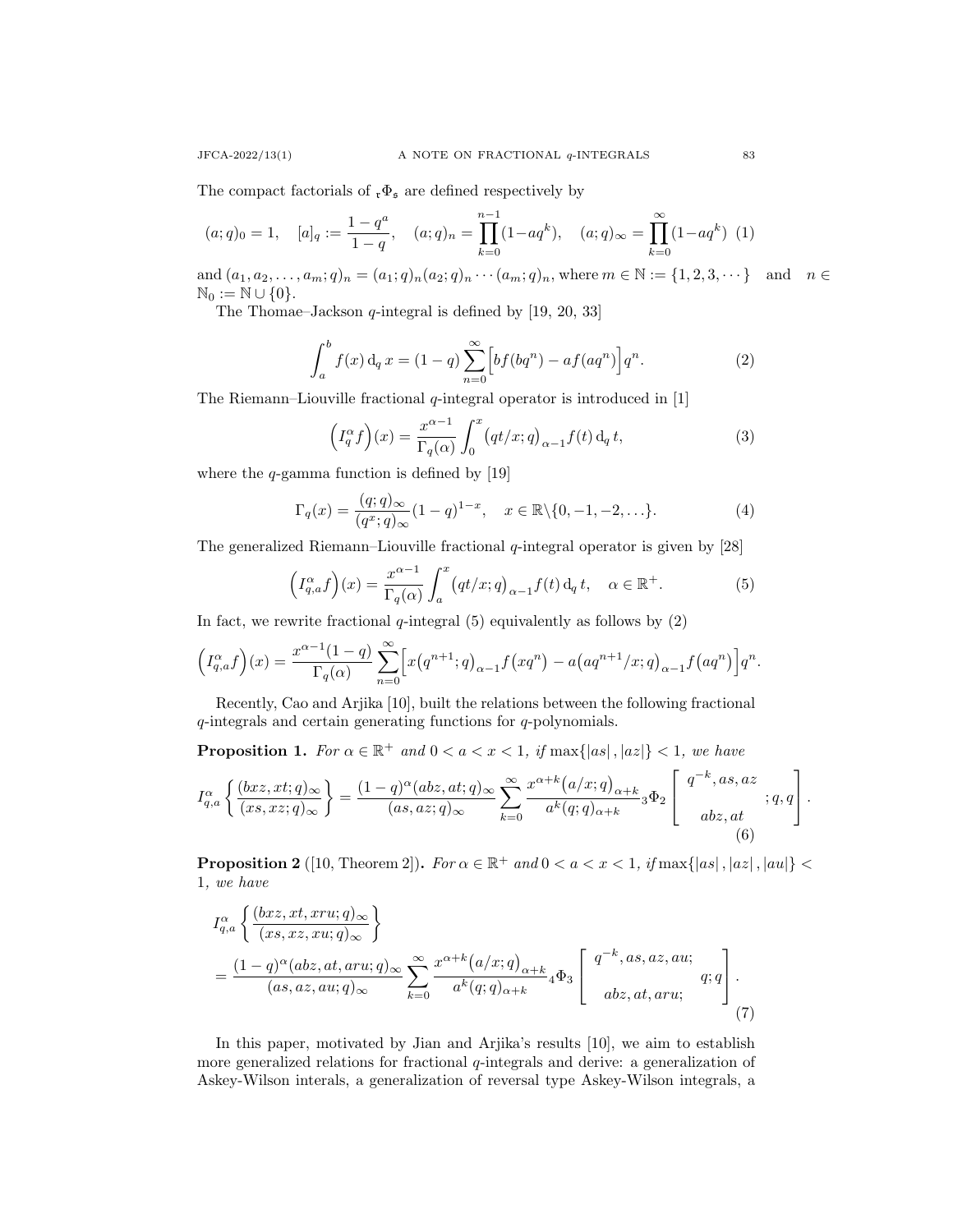generalization of Ramanujan Askey-Wilson integrals, a generalization of Nassrallah-Rahman integrals and a generalization of Andrews-Askey integrals as applications of fractional *q*-integrals.

**Theorem 3.** For  $\alpha \in \mathbb{R}^+, 0 < a < x < 1$ , if  $\max\{|at|, |az|, |ars_3|, |ars_4|, \cdots, |ars_k|\}$ 1*,we have*

$$
I_{q,a}^{\alpha} \left\{ \frac{(bxz,xt, xr_3u_3, \cdots, xr_ku_k;q)_\infty}{(xs, xz, xu_3, \cdots, xu_k;q)_\infty} \right\}
$$
  
= 
$$
\frac{(1-q)^{\alpha}(abz, at, ar_3u_3, \cdots, ar_ku_k;q)_\infty}{(as, az, au_3, \cdots, au_k;q)_\infty}
$$
  

$$
\times \sum_{k=0}^{\infty} \frac{x^{\alpha+k}(a/x;q)_{\alpha+k}}{a^k(q;q)_{\alpha+k}} k+1} \Phi_k \left[ \begin{array}{c} q^{-k}, as, az, au_3, \cdots, au_k; \\ abz, at, ar_3u_3, \cdots, ar_ku_k; \end{array} \right].
$$
 (8)

**Remark 4.** For  $u_3 = u_4 = \cdots = s_k = 0$  in Theorem 3, equation (8) reduces to (6)*. For*  $u_4 = u_5 = \cdots = s_k = 0$ , equation (8) reduces to (7)*. For*  $z = u_3 = u_4 =$  $\cdots = s_k = 0$  in Theorem 3 and making used of q-Chu-Vandermonde formula [19, Eq. (II.6)]*) The q-Chu-Vandermonde formulas are given by*

$$
{}_2\Phi_1\left[\begin{array}{cc} q^{-n},a; \\ & q;q \end{array}\right] = \frac{(c/a;q)_n}{(c;q)_n} a^n \qquad (n \in \mathbb{N}_0 := \mathbb{N} \cup \{0\}), \tag{9}
$$

*we get*

$$
I_{q,a}^{\alpha} \left\{ \frac{(xt;q)_{\infty}}{(xs;q)_{\infty}} \right\} = \frac{(a/x;q)_{\alpha}(at;q)_{\infty}x^{\alpha}}{\Gamma_q(\alpha+1)(as;q)_{\infty}} \sum_{k=0}^{\infty} \frac{(aq^{\alpha}/x,t/s;q)_k}{(q^{1+\alpha},at;q)_k} (xs)^k.
$$
 (10)

The rest of the paper is organized as follows: In Section 2, we give notations and lemmas to be used for the proof of Theorem 3. As applications of Theorem 3, we derive a generalization of Askey-Wilson interals, a generalization of reversal type Askey-Wilson integrals, a generalization of Ramanujan Askey-Wilson integrals, a generalization of Nassrallah-Rahman integrals and a generalization of Andrews-Askey integrals in Section 3.

#### 2. Proof of Theorem 3

Before the proof of Theorem 3, we recall some notations and definitions to be used in sequel. The following usual *q*-difference operators are defined by [17, 31]

$$
D_a\{f(a)\} := \frac{f(a) - f(qa)}{a},\tag{11}
$$

and their Leibniz rule is given by (see [30])

$$
D_a^n \{ f(a)g(a) \} = \sum_{k=0}^n \begin{bmatrix} n \\ k \end{bmatrix}_q q^{k(k-n)} D_a^k \{ f(a) \} D_a^{n-k} \{ g(q^k a) \}.
$$
 (12)

Here, and in what follows,  $D_a^0$  is understood as the identity operator.

We also recall the definition of the Cauchy augmentation operator introduced by Chen and Gu [16]

$$
\mathbb{T}(a, bD_c) = \sum_{n=0}^{\infty} \frac{(a;q)_n}{(q;q)_n} (bD_c)^n.
$$
 (13)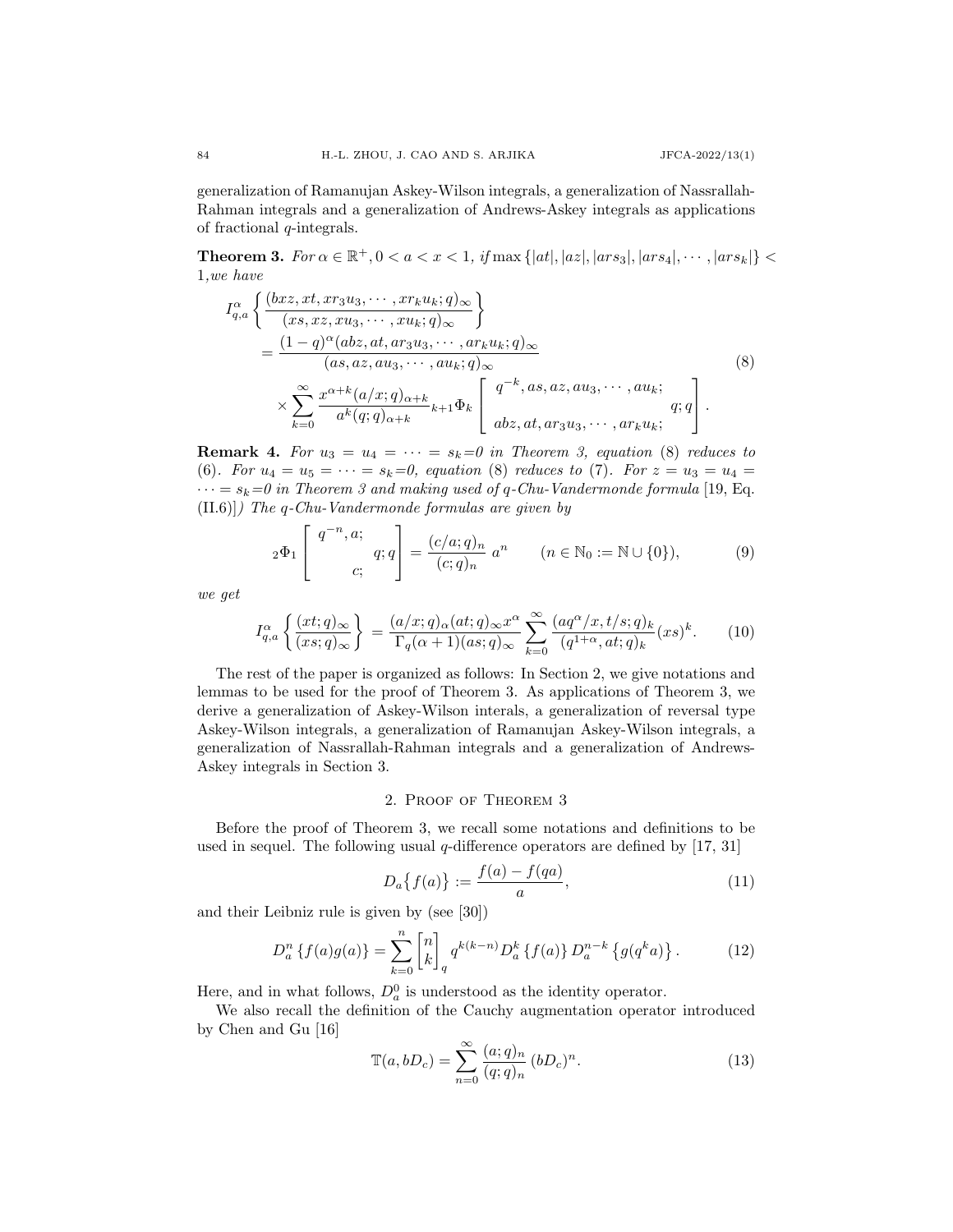**Lemma 5** ([25, Proposition 1.2]). Let  $f(a, b, c)$  be a three-variable analytic function *in a neighborhood of*  $(a, b, c) = (0, 0, 0) \in \mathbb{C}^3$ . If  $f(a, b, c)$  satisfies the q-difference *equation*

$$
(c-b)f(a,b,c) = abf(a,bq,cq) - bf(a,b,cq) + (c-ab)f(a,bq,c),
$$
 (14)

*then we have*

$$
f(a, b, c) = \mathbb{T}(a, bD_c) \{ f(a, 0, c) \}.
$$
 (15)

**Lemma 6** ([10, Lemma 5]). *For* max $\{|as|, |aa|, |aa|, |ac|\} < 1$ , we have

$$
(s-u)\frac{(abz,at,aru,ac\omega;q)_{\infty}}{(as,az,au,ac;q)_{\infty}} = ur\frac{(abz,at,aru,ac\omega;q)_{\infty}}{(asq,az,au,acq;q)_{\infty}}
$$

$$
-u\frac{(abz,at,aru,ac\omega;q)_{\infty}}{(asq,az,au,ac;q)_{\infty}} + (s-ur)\frac{(abz,at,aru,ac\omega;q)_{\infty}}{(as,az,au,acq;q)_{\infty}}.
$$
 (16)

Now, we are in position to prove Theorem 3.

*Proof of Theorem 3.* Denoting the RHS of the equation (8) by  $f(r_k, s_k, s_1)$ , and rewriting  $f(r_k, s_k, s_1)$  equivalently by

$$
f(r_k, u_k, s) = \sum_{k=0}^{\infty} \frac{x^{\alpha+k}(a/x;q)_{\alpha+k}}{a^k(q;q)_{\alpha+k}} \sum_{j=0}^k \frac{(q^{-k})_j q^j}{(q;q)_j} \frac{(1-q)^\alpha (abzq^j, atq^j, ar_3u_3q^j, \cdots, ar_ku_kq^j;q)_{\infty}}{(asq^j, azq^j, au_3q^j, \cdots, au_kq^j;q)_{\infty}},
$$
\n(17)

we check that  $f(r_k, u_k, s)$  satisfies the equation (14) of Lemma 5. Then, we have

$$
f(r_k, u_k, s) = \mathbb{T}(r_k, u_k D_s) f(r, 0, s)
$$
  
\n
$$
= \mathbb{T}(r_k, u_k D_s) \sum_{k=0}^{\infty} \frac{x^{\alpha+k}(a/x; q)_{\alpha+k}}{a^k(q; q)_{\alpha+k}} \sum_{j=0}^k \frac{(q^{-k})_j q^j}{(q; q)_j} \frac{(1-q)^{\alpha} (abz q^j, at q^j, ar_3 u_3 q^j, \dots, ar_{k-1} u_{k-1} q^j; q)_{\infty}}{(as q^j, az q^j, au_3 q^j, \dots, au_{k-1} q^j)_{\infty}}
$$
  
\n
$$
= \mathbb{T}(r_k, u_k D_s) \left\{ I_{q,a}^{\alpha} \left\{ \frac{(xbz, xt, xr_3 u_3, \dots, xr_{k-1} u_{k-1}; q)_{\infty}}{(xs, xz, xu_3, \dots, xu_{k-1}; q)_{\infty}} \right\} \right\}
$$
  
\n
$$
= I_{q,a}^{\alpha} \left\{ \mathbb{T}(r_k, u_k D_s) \left\{ \frac{(xbz, xt, xr_3 u_3, \dots, xr_{k-1} u_{k-1}; q)_{\infty}}{(xs, xz, xu_3, \dots, xu_{k-1}; q)_{\infty}} \right\} \right\}
$$
  
\n
$$
= I_{q,a}^{\alpha} \left\{ \frac{(xbz, xt, xr_3 u_3, \dots, xr_{k-1} u_{k-1}; q)_{\infty}}{(xz, xu_3, \dots, xu_{k-1}; q)_{\infty}} \mathbb{T}(r_k, u_k D_s) \left\{ \frac{1}{(xs; q)_{\infty}} \right\} \right\}
$$

which becomes the left-hand side of the equation  $(8)$  by making used of  $|16$ , Eq.  $(2.3)$ ]

$$
\mathbb{T}(r_k, u_k D_s) \left\{ \frac{1}{(sx; q)_{\infty}} \right\} = \frac{(xr_k u_k; q)_{\infty}}{(x u_k, xst; q)_{\infty}}, \ \max\{|x u_k|, |st|\} < 1. \tag{18}
$$

The proof is complete.

We generalize fractional *q*-integrals and give applications of fractional *q*-integrals as follows in this paper.

# 3. Applications

In this section, we give and prove: a generalization of Askey-Wilson interals, a generalization of reversal type Askey-Wilson integrals, a generalization of Ramanujan Askey-Wilson integrals, a generalization of Nassrallah-Rahman integrals and a generalization of Andrews-Askey integrals as applications of Theorem 3.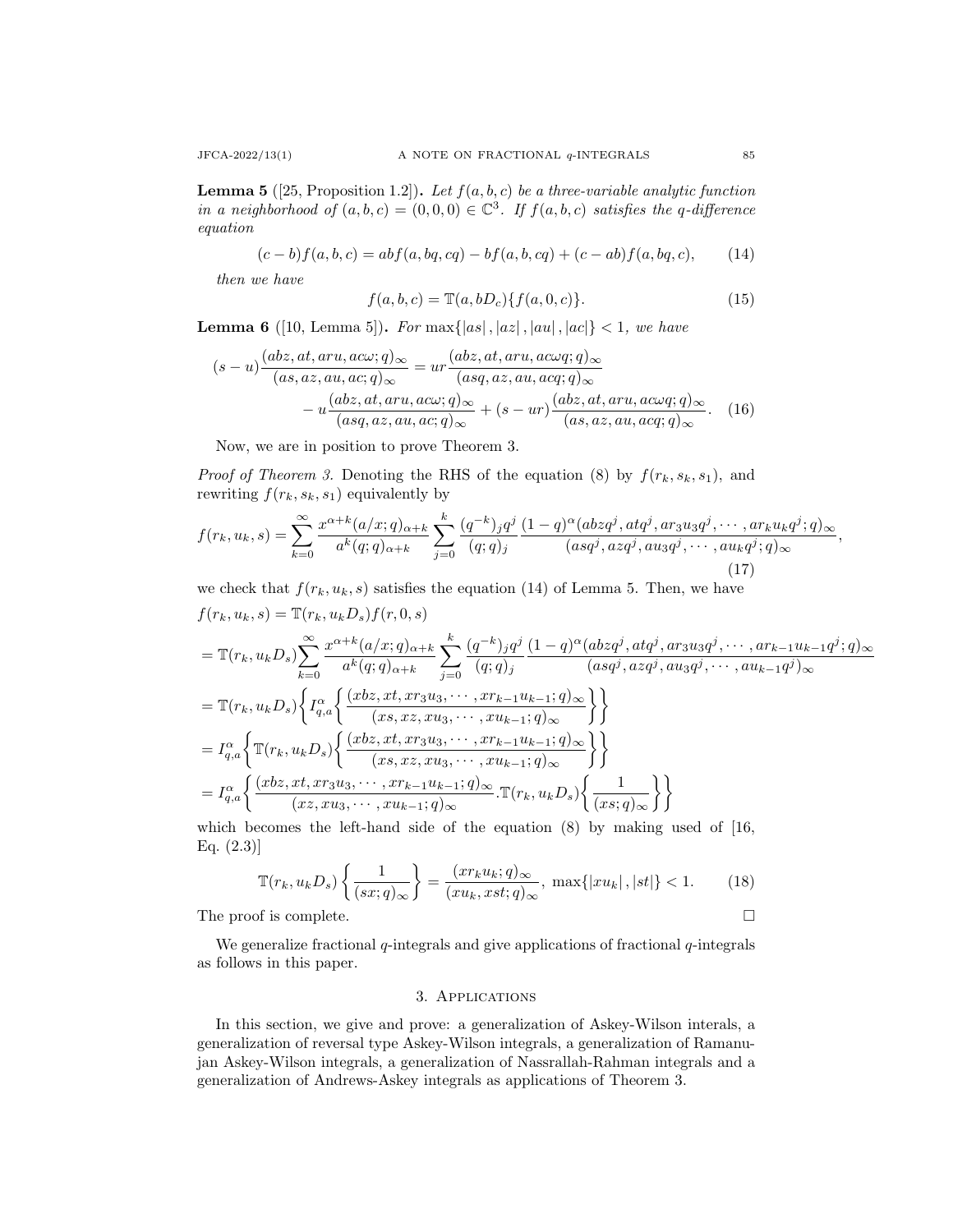*.*

## 3.1. **A generalization of Askey-Wilson interals.**

**Proposition 7.** [5, Theorem 2.1] *If*  $max\{|a|, |b|, |c|, |d|\} < 1,$ *we have* 

$$
\int_0^\pi \frac{h(\cos 2\theta; 1)}{h(\cos \theta; a, b, c, d)} d\theta = \frac{2\pi (abcd; q)_{\infty}}{(q, ab, ac, ad, bc, bd, cd; q)_{\infty}},
$$
(19)

*where*

$$
h(\cos \theta; a) = (ae^{i\theta}, ae^{-i\theta}; q)_{\infty},
$$
  

$$
h(\cos \theta; a_1, a_2, \cdots, a_m) = h(\cos \theta; a_1)h(\cos \theta; a_2) \cdots h(\cos \theta; a_m).
$$

**Theorem 8.** *For*  $\alpha \in \mathbb{R}^+$ , *if* max  $\{|a|, |b|, |c|, |d|\} < 1$ , we have

$$
\int_0^\pi \frac{h(\cos 2\theta; 1)}{h(\cos \theta; a, b, c, d)} \sum_{k=0}^\infty \frac{x^{\alpha+k}(a/x; q)_{\alpha+k}}{a^k(q; q)_{\alpha+k}} 6\Phi_5 \begin{bmatrix} q^{-k}, a e^{i\theta}, a e^{-i\theta}, abcd, au, av; \\ ab, ac, ad, auvy, avfu; \end{bmatrix} d\theta
$$

$$
= \frac{2\pi (a/x; q)_{\alpha} (abcd; q)_{\infty}}{(q; q)_{\alpha} (q, abcd, ad, bc, bd, cd; q)_{\infty}} \sum_{k=0}^\infty \frac{x^{k+\alpha} (aq^{\alpha}/x; q)_k}{a^k(q^{1+\alpha}; q)_k} 3\Phi_2 \begin{bmatrix} q^{-k}, au, av; \\ auvy, avfu; \end{bmatrix} d\theta
$$
(20)

**Remark 9.** *For*  $u = v = 0$  *in Theorem 8, equation* (20) *reduces to* (19)

Proof of Theorem 8. The equation (19) can be rewrite equivalently by  
\n
$$
\int_0^{\pi} \frac{h(\cos 2\theta; 1)}{h(\cos \theta; b, c, d)} \frac{(xb, xc, ad, xuvy, xvfu; q)_{\infty}}{(xe^{i\theta}, xe^{-i\theta}, xbcd, xu, xv; q)_{\infty}} d\theta = \frac{2\pi}{(q, bc, bd, cd; q)_{\infty}} \frac{(xuvy, xvfu; q)_{\infty}}{(xu, xv; q)_{\infty}}
$$
\n(21)

Next, apply the operator  $I_{q,a}^{\alpha}$  with respect to the variable *x*, we get

$$
\int_0^\pi \frac{h(\cos 2\theta; 1)}{h(\cos \theta; b, c, d)} I_{q,a}^\alpha \left\{ \frac{(xb, xc, ad, xuvy, xvfu; q)_{\infty}}{(xe^{i\theta}, xe^{-i\theta}, xbcd, xu, xv; q)_{\infty}} \right\} d\theta
$$

$$
= \frac{2\pi}{(q, bc, bd, cd; q)_{\infty}} I_{q,a}^\alpha \left\{ \frac{(xuvy, xvfu; q)_{\infty}}{(xu, xv; q)_{\infty}} \right\}.
$$
 (22)

Taking  $(s, z, u_3, u_4, u_5, b, t, r_3, r_4, r_5) = (e^{i\theta}, e^{-i\theta}, bcd, u, v, be^{i\theta}, c, 1/bc, vy, fu)$  and  $u_6 = \cdots = u_k = r_6 = \cdots = r_k = 0$  in Theorem 3, we have

$$
I_{q,a}^{\alpha} \left\{ \frac{(xb, xc, xd, xuvy, xvfu; q)_{\infty}}{(xe^{i\theta}, xe^{-i\theta}, xbcd, xu, xv; q)_{\infty}} \right\}
$$
  
= 
$$
\frac{(1 - q^{\alpha})(ab, ac, ad, auvy, avfu; q)_{\infty}}{(ae^{i\theta}, ae^{-i\theta}, abcd, au, av; q)_{\infty}}
$$
  

$$
\times \sum_{k=0}^{\infty} \frac{x^{\alpha+k}(a/x; q)_{\alpha+k}}{a^k(q; q)_{\alpha+k}} 6\Phi_5 \left[\begin{array}{c} q^{-k}, ae^{i\theta}, ae^{-i\theta}, abcd, au, av; \\ \\ ab, ac, ad, auvy, avfu; \end{array} \right]
$$

and

$$
I_{q,a}^{\alpha} \left\{ \frac{(xuvy, xvfu; q)_{\infty}}{(xu, xv)_{\infty}} \right\}
$$
  
= 
$$
\frac{x^{\alpha} (a/x; q)_{\alpha} (auvy, afuv; q)_{\infty}}{\Gamma_q(\alpha + 1)(au, av; q)_{\infty}} \sum_{k=0}^{\infty} \frac{x^k (aq^{\alpha}/x; q)_k}{a^k (q^{1+\alpha}; q)_k} {}_3\phi_2 \left[ \begin{array}{c} q^{-k}, au, av; \\ auvy, avfu; \end{array} \right].
$$
 (23)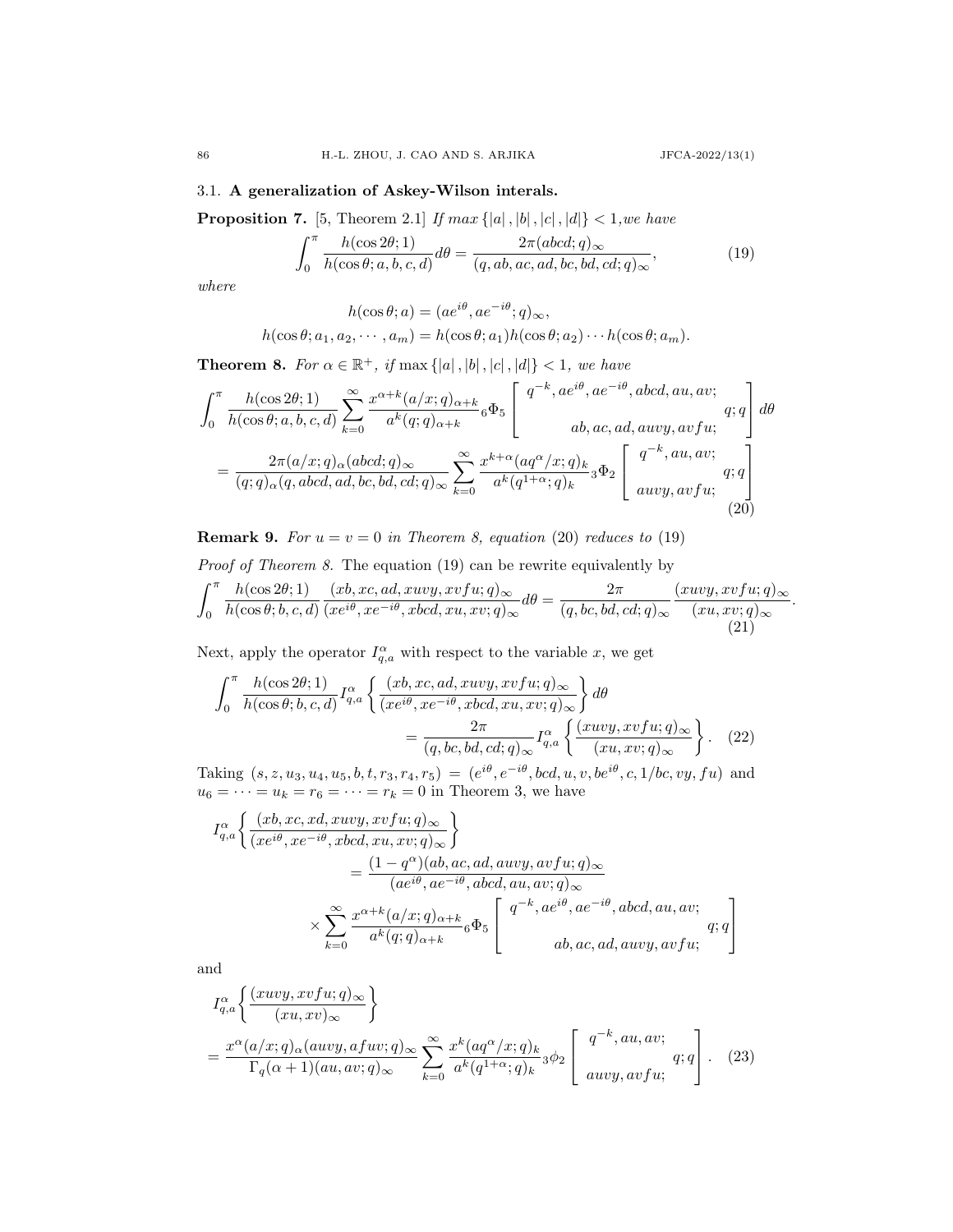Combine the above two equations into (22), we achieve the proof of Theorem 8.  $\Box$ 

## 3.2. **A generalization of reversal type Askey-Wilson integrals.**

**Proposition 10** ([6, Reversal Askey-Wilson integral])**.** *For |qabcd| <* 1*, there holds*

$$
\int_{-\infty}^{\infty} \frac{h(i\sinh x; qa, qb, qc, qd)}{h(\cosh 2x; -q)} dx = \frac{(q, qab, qac, qad, qbc, qbd, qcd; q)_{\infty}}{(qabcd; q)_{\infty}} \log(q^{-1}),
$$
\n(24)

*where*

$$
h(i\sinh\alpha x;t) = \prod_{k=0}^{\infty} (1 - 2iq^k t \sinh\alpha x + q^{2k} t^2) = (ite^{\alpha x}, -ite^{-\alpha x}; q)_{\infty}.
$$
 (25)

**Theorem 11.** For  $\alpha \in \mathbb{R}^+$  and  $|qabcd| < 1$ , we have

$$
\int_{-\infty}^{\infty} \frac{h(i\sinh t; qa, qb, qc, qd)}{h(\cosh 2t; -q)} \sum_{k=0}^{\infty} \frac{x^{\alpha+k}(a/x; q)_{\infty}}{a^k(q; q)_{\alpha+k}}
$$
\n
$$
\times {}_6\Phi_5 \begin{bmatrix} q^{-k}, qab, qac, qad, qau, qav; \\ iaqe^t, -iaqe^{-t}, qabcd, qauvy, qavfu; \\ iaqe^t, -iaqe^{-t}, qabcd, qawvy, qavfu; \end{bmatrix} dt
$$
\n
$$
= \frac{(a/x; q)_{\alpha}(q, qab, qac, qad, , qbc, qbd, qcd;q)_{\infty}}{(q; q)_{\alpha}(qabcd;q)_{\infty}}
$$
\n
$$
\times \sum_{k=0}^{\infty} \frac{x^{k+\alpha}(aq^{\alpha}/x; q)_{k}}{a^k(q^{1+\alpha}; q)_{k}} {}_3\Phi_2 \begin{bmatrix} q^{-k}, qau, qav; \\ qauvy, qavfu; \end{bmatrix} \log(q^{-1}). \quad (26)
$$

**Remark 12.** For  $u = v = 0$  in Theorem 11, equation (26) reduces to (24)

*Proof.* The equation (24) can be rewrite equivalently by

$$
\int_{-\infty}^{\infty} \frac{h(i\sinh x; qb, qc, qd)}{h(\cosh 2x; -q)} I_{q,a}^{\alpha} \left\{ \frac{(izqe^t, -izqe^{-t}, qzbcd, qzuvy, qzvfu; q)_{\infty}}{(qzb, qzc, qzd, qzu, qzv; q)_{\infty}} \right\} dx
$$

$$
= (q, qbc, qbd, qcd; q)_{\infty} I_{q,a}^{\alpha} \left\{ \frac{(qzuvy, qzvfu; q)_{\infty}}{(qzu, qzv; q)_{\infty}} \right\} \log(q^{-1}).
$$
(27)

Next, apply the operator  $I_{q,a}^{\alpha}$  with respect to the variable *z* on the both sides of (27), we get

$$
\int_{-\infty}^{\infty} \frac{h(i\sinh x; qb, qc, qd)}{h(\cosh 2x; -q)} \frac{(izqe^t, -izqe^{-t}, qzbcd, qzuvy, qzvfu; q)_{\infty}}{(qzb, qzc, qzd, qzu, qzv; q)_{\infty}} dx
$$

$$
= (q, qbc, qbd, qcd; q)_{\infty} \frac{(qzuvy, qzvfu; q)_{\infty}}{(qzu, qzv; q)_{\infty}} \log(q^{-1}). \quad (28)
$$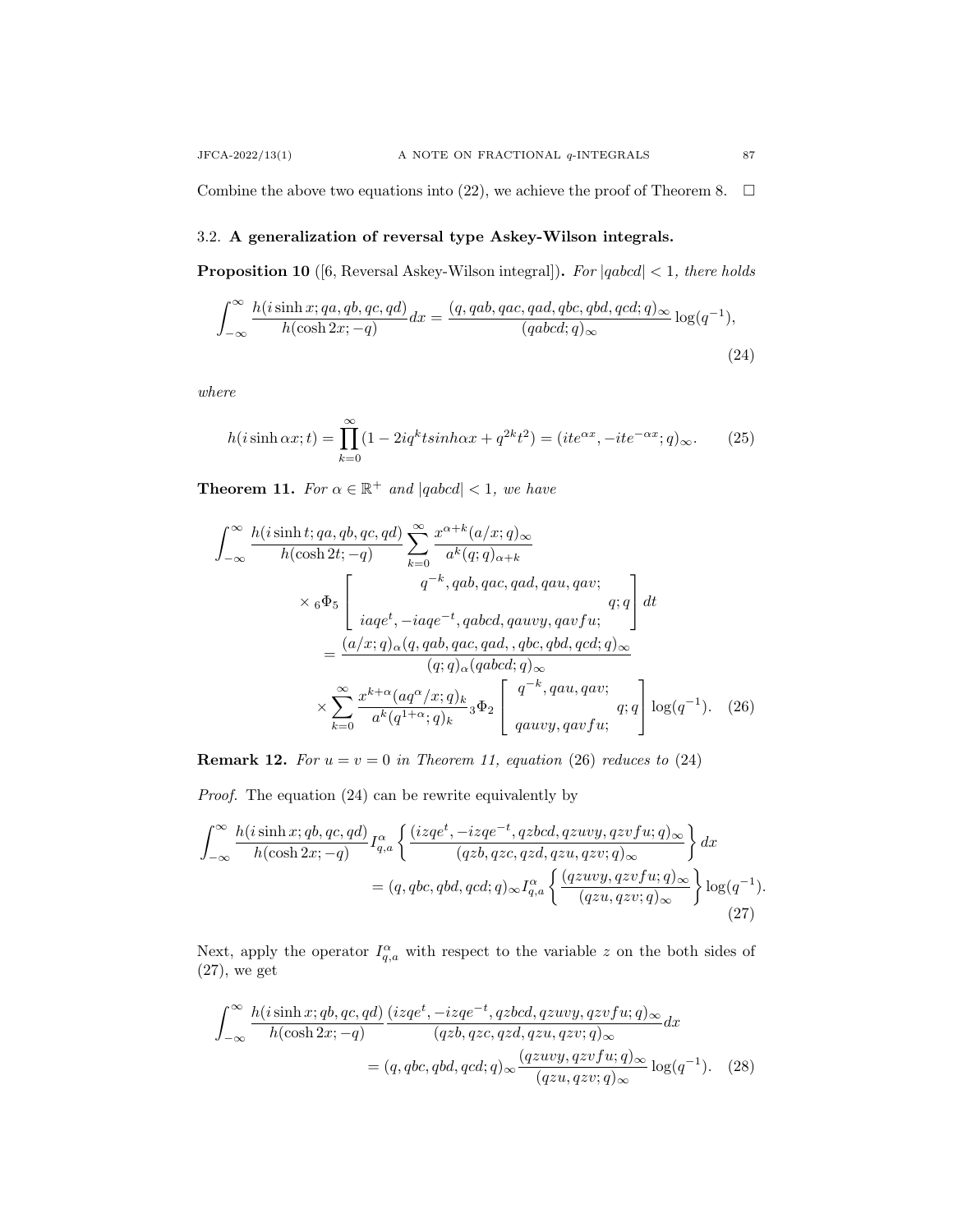*.*

 $\text{Now, taking } (s, z, u_3, u_4, u_5, b, t, r_3, r_4, r_5) = (qb, qc, qd, qu, qv, ie^t/c, -iqe^{-t}, bc, vy, fu)$ and  $u_6 = \cdots = u_k = r_6 = \cdots = r_k = 0$  in Theorem 3, we have

$$
I_{q,a}^{\alpha} \left\{ \frac{(ixqe^t, -ixqe^{-t}, qxbcd, qxuvy, qxvfu; q)_{\infty}}{(qxb, qxc, qxd, qxu, qxv; q)_{\infty}} \right\}
$$
  
= 
$$
\frac{(1 - q^{\alpha})(iaqe^t, -iaqe^{-t}, qabcd, qauvy, qavfu; q)_{\infty}}{(qab, qac, qad, qau, qav; q)_{\infty}}
$$
  

$$
\times \sum_{k=0}^{\infty} \frac{x^{\alpha+k}(a/x; q)_{\alpha+k}}{a^k(q; q)_{\alpha+k}} 6\Phi_5 \left[ \frac{q^{-k}, qab, qac, qad, qau, qav; q;q}{iaqe^t, -iaqe^{-t}, qabcd, qauvy, qavfu; q;q} \right] (29)
$$

and

$$
I_{q,a}^{\alpha} \left\{ \frac{(q x u v y, q x v f u; q)_{\infty}}{(q x u, q x v)_{\infty}} \right\}
$$
  
= 
$$
\frac{x^{\alpha} (a/x; q)_{\alpha} (q a u v y, q a f u v; q)_{\infty}}{\Gamma_q(\alpha + 1) (q a u, q a v; q)_{\infty}} \sum_{k=0}^{\infty} \frac{x^k (a q^{\alpha}/x; q)_k}{a^k (q^{1+\alpha}; q)_k} 3 \Phi_2 \left[ \begin{array}{c} q^{-k}, q a u, q a v; \\ q a u v y, q a v f u; \end{array} \right].
$$
  
(30)

Combine the above two equations into (28), we achieve the proof of Theorem 11.  $\Box$ 

# 3.3. **A generalization of Ramanujan Askey-Wilson integrals.**

**Proposition 13.** [7, Atakishiyev integral] *If*  $\alpha$  *is a real number and*  $q = e^{-2\alpha^2}$ , *then we have*

$$
\int_{-\infty}^{\infty} h(i\sinh\alpha x; a, b, c, d)e^{-x^2} \cosh\alpha x \, dx = \sqrt{\pi}q^{-\frac{1}{8}} \frac{(ab/q, ac/q, ad/q, bc/q, bd/q, cd/q; q)_{\infty}}{(abcd/q^3; q)_{\infty}}
$$
\n(31)

**Theorem 14.** For  $\alpha \in R^+$  and  $|abcdf/q^3| < 1$ , if  $\alpha$  is a real number and  $q = e^{-2\alpha^2}$ , *then we have*

$$
\int_{-\infty}^{\infty} h(i\sinh \alpha t; a, b, c, d)e^{-x^{2}} \cosh \alpha t \sum_{k=0}^{\infty} \frac{x^{\alpha+k}(a/x;q)_{\alpha+k}}{a^{k}(q;q)_{\alpha+k}}
$$
  
\n
$$
\times \, {}_{6}\Phi_{5}\left[\begin{array}{c} q^{-k}, ab/q, ac/q, ad/q, au/q, av/q; \\ iae^{\alpha t}, -iae^{-\alpha t}, abcd/q^{3}, awy/q^{3}, avfu/q^{3}; \\[1mm] iae^{\alpha t}, -iae^{-\alpha t}, abcd/q^{3}, awy/q^{3}, avfu/q^{3}; \end{array}\right] dt
$$
  
\n
$$
= \sqrt{\pi}q^{-\frac{1}{8}} \frac{(ab/q, ac/q, ad/q, bc/q, bd/q, cd/q;q)_{\infty}(a/x;q)_{\alpha}}{(q;q)_{\alpha}(abcd/q^{3};q)_{\infty}} \times \sum_{k=0}^{\infty} \frac{x^{k+\alpha}(aq^{\alpha}/x;q)_{k}}{a^{k}(q^{1+\alpha};q)_{k}} {}_{3}\Phi_{2}\left[\begin{array}{c} q^{-k}, au/q, av/q; \\ auvy/q, avfu/q; \end{array}\right]. \quad (32)
$$

**Remark 15.** For  $u = v = 0$  in Theorem 14, equation (32) reduces to (31).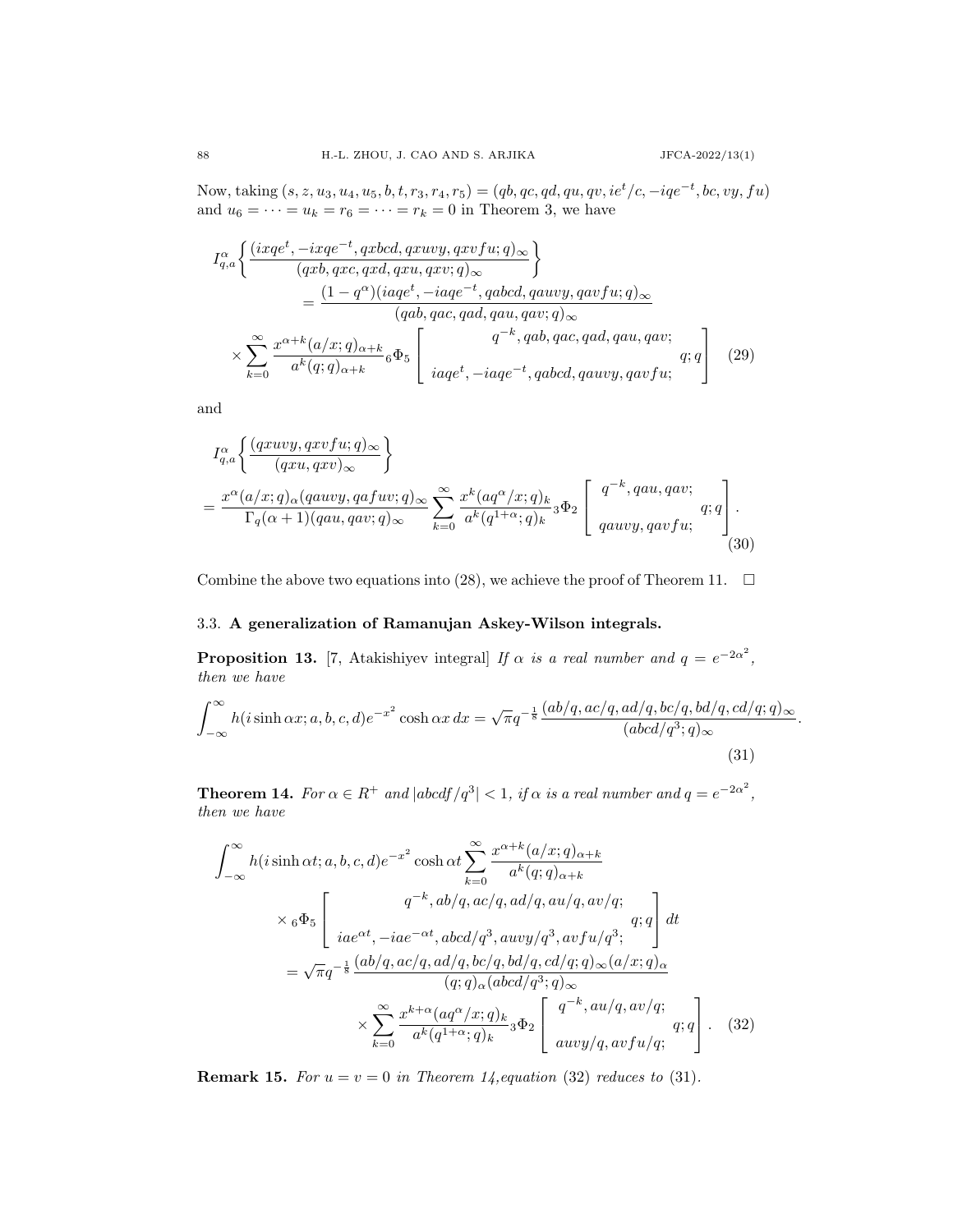*Proof of Theorem 14.* The equation (32) can be rewritten as

$$
\int_{-\infty}^{\infty} h(i\sinh\alpha t; b, c, d)e^{-x^2} \cosh\alpha t \frac{(ix e^{\alpha t}, -ix e^{-\alpha t}, x b c d/q^3, x u v y/q, x v f u/q; q)_{\infty}}{(x b/q, x c/q, x d/q, x u/q, x v/q; q)_{\infty}} dt
$$

$$
= \sqrt{\pi} q^{-\frac{1}{8}} (bc/q, bd/q, cd/q; q)_{\infty} \frac{(x u v y/q, x v f u/q; q)_{\infty}}{(x u/q, x v/q; q)_{\infty}}.
$$
(33)

Next, apply the operator  $I_{q,a}^{\alpha}$  with respect to the variable x on the both sides of  $(33)$ , we get

$$
\int_{-\infty}^{\infty} h(i\sinh\alpha t; b, c, d)e^{-x^2} \cosh\alpha t \ I_{q,a}^{\alpha} \left\{ \frac{(ixe^{\alpha t}, -ixe^{-\alpha t}, xbcd/q^3, xuvy/q, xvfu/q;q)_{\infty}}{(xb/q, xc/q, xd/q, xu/q, xv/q;q)_{\infty}} \right\} dt
$$

$$
= \sqrt{\pi}q^{-\frac{1}{8}}(bc/q, bd/q, cd/q;q)_{\infty}I_{q,a}^{\alpha} \left\{ \frac{(xuvy/q, xvfu/q;q)_{\infty}}{(xu/q, xv/q;q)_{\infty}} \right\}.
$$
(34)

 $\text{Taking } (s, z, u_3, u_4, u_5, b, t, r_3, r_4, r_5) = (b/q, c/q, d/q, u/q, v/q, iqe^{\alpha t}/c, -ie^{-\alpha t}, bc/q^2, vy/q^2, fu/q^2)$ and  $u_6 = \cdots = u_k = r_6 = \cdots = r_k = 0$  in Theorem 3, we have

$$
I_{q,a}^{\alpha} \left\{ \frac{(ixe^{\alpha t}, -ixe^{-\alpha t}, xbcd/q^3, xuvy/q, xvfu/q;q)_{\infty}}{(xb/q, xc/q, xd/q, xu/q, xv/q;q)_{\infty}} \right\}
$$
  
= 
$$
\frac{(1 - q^{\alpha})(iae^{\alpha t}, -iae^{-\alpha t}, abcd/q^3, auvy/q, avfu/q;q)_{\infty}}{(ab/q, ac/q, ad/q, au/q, av/q;q)_{\infty}} \sum_{k=0}^{\infty} \frac{x^{\alpha+k}(a/x;q)_{\alpha+k}}{a^k(q;q)_{\alpha+k}}
$$
  

$$
\times {}_6\Phi_5 \left[ \frac{q^{-k}, ab/q, ac/q, ad/q, au/q, av/q;}{iae^{\alpha t}, -iae^{-\alpha t}, abcd/q^3, auvy/q, avfu/q;} q; q \right] (35)
$$

and

$$
\begin{split} &I_{q,a}^{\alpha}\bigg\{\frac{(xuvy/q,xvfu/q;q)_\infty}{(xu/q,xv/q)_\infty}\bigg\}\\ &=\frac{x^\alpha(a/x;q)_\alpha(auvy/q,afw/q;q)_\infty}{\Gamma_q(\alpha+1)(au/q,av/q;q)_\infty}\sum_{k=0}^\infty\frac{x^k(aq^\alpha/x;q)_k}{a^k(q^{1+\alpha};q)_k}{}_3\Phi_2\left[\begin{array}{c}q^{-k},au/q,av/q;\\auvy/q,avfu/q;\end{array} q;q\right]. \end{split}
$$

Combine the above two equations into (34), we get the desired results.  $\Box$ 

# 3.4. **A generalization of Nassrallah-Rahman integrals.**

**Proposition 16** (Nassrallah-Rahman Integral). For max  $\{|a|, |b|, |c|, |d|, |u|\} < 1$ , *we have*

$$
\int_0^\pi \frac{h(\cos 2\theta; abcdu)}{h(\cos \theta; a, b, c, d, u)} d\theta = \frac{2\pi(abcu, abcd, abdu, acdu, bcdu; q)_{\infty}}{(q, ab, ac, ad, au, bc, bd, buu, cd, cu, du; q)_{\infty}}.
$$
 (36)

We have the following extension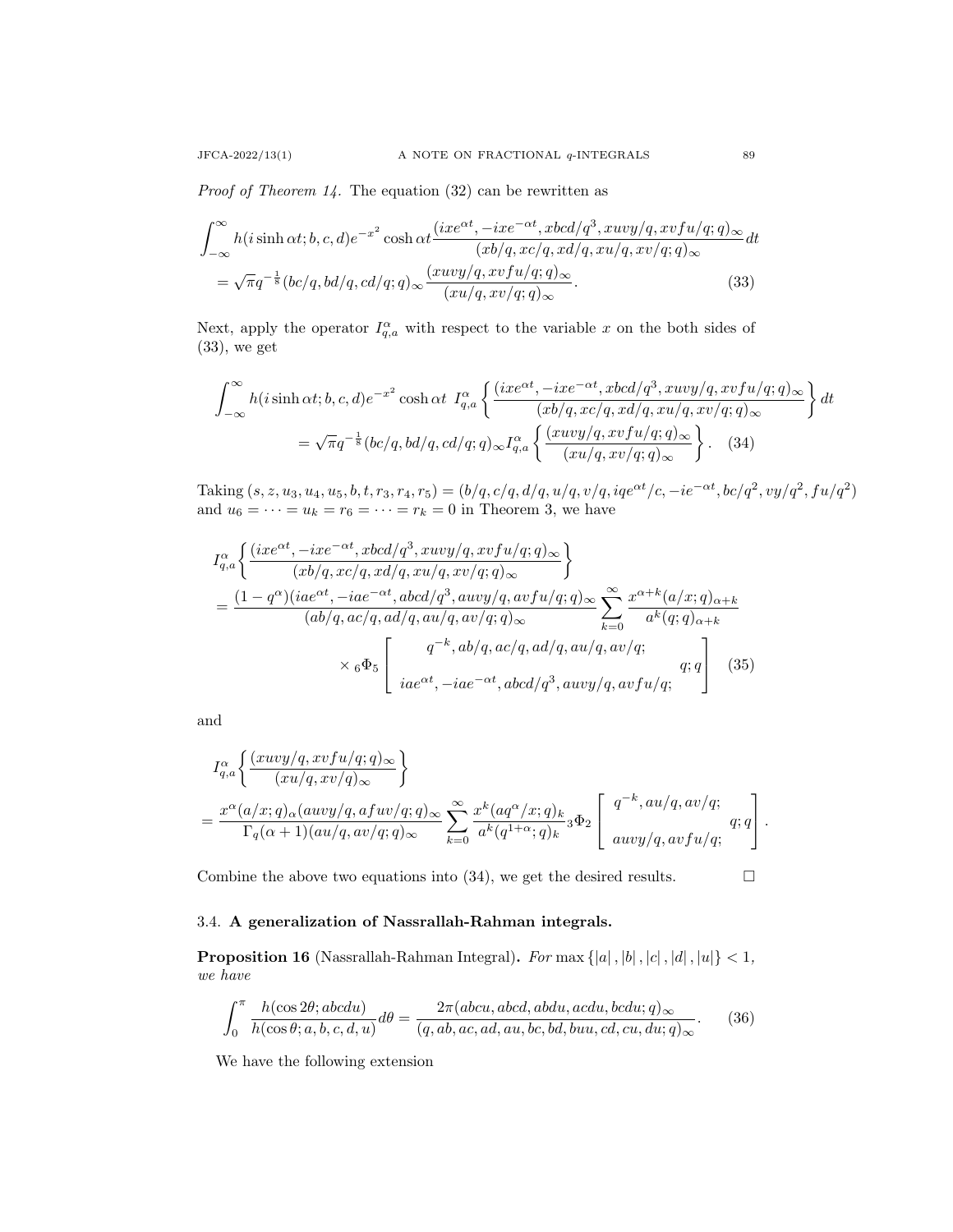**Theorem 17.** For  $\alpha \in \mathbb{R}^+$  and if  $\max\{|a|, |b|, |c|, |d|, |u|\} < 1$  we have

$$
\int_{0}^{\pi} \frac{h(\cos 2\theta; abcdu)}{h(\cos \theta; a, b, c, d, u)} \sum_{k=0}^{\infty} \frac{x^{\alpha+k}(a/x; q)_{\alpha+k}}{a^k(q; q)_{\alpha+k}} \times \frac{1}{8\Phi_7} \left[ \begin{array}{c} q^{-k}, a e^{i\theta}, a e^{-i\theta}, abcu, abcd, abdu, acdu, ag; \\ a b c due^{i\theta}, abc due^{-i\theta}, ab, ac, ad, au, af; \end{array} \right] d\theta
$$
\n
$$
= \frac{2\pi x^{\alpha}(a/x; q)_{\alpha}(abcu, abcd, abdu, acdu, bcdu; q)_{\infty}}{(q; q)_{\alpha}(q, ab, ac, ad, au, bc, bd, bu, cd, cu, du; q)_{\infty}} \sum_{k=0}^{\infty} \frac{(aq^{\alpha}/x, f/g; q)_{k}(xg)^{k}}{(q^{1+\alpha}, af; q)_{k}}.
$$
\n(37)

**Remark 18.** *For*  $f = g = 0$  *in Theorem 17, equation* (37) *reduces to* (36)*.* 

*Proof of Theorem 17.* The equation (36) can be rewrite equivalently by

$$
\int_{0}^{\pi} \frac{h(\cos 2\theta; 1)}{h(\cos \theta; b, c, d, u)} \frac{(xbc d u e^{i\theta}, x b c d u e^{i\theta}, x b, x c, x d, x u, x f; q)_{\infty}}{(x e^{i\theta}, x e^{i\theta}, x b c u, x b c d, x b d u, x c d u, x g; q)_{\infty}} = \frac{2\pi (bcd u; q)_{\infty}}{(q, bc, bd, bu, cd, cu, du; q)_{\infty}} \frac{(xf; q)_{\infty}}{(x g; q)_{\infty}}.
$$
(38)

Next, apply the operator  $I_{q,a}^{\alpha}$  with respect to the variable x on the both sides of (38), we get

$$
\int_{0}^{\pi} \frac{h(\cos 2\theta; 1)}{h(\cos \theta; b, c, d, u)} I_{q,a}^{\alpha} \left\{ \frac{(xbcdu e^{i\theta}, xbcdu e^{-i\theta}, xb, xc, xd, xu, xf; q)_{\infty}}{(xe^{i\theta}, xe^{-i\theta}, xbcu, xbcd, xbdu, xcdu, xg; q)_{\infty}} \right\}
$$

$$
= \frac{2\pi (bcdu; q)_{\infty}}{(q, bc, bd, bu, cd, cu, du; q)_{\infty}} I_{q,a}^{\alpha} \left\{ \frac{(xf; q)_{\infty}}{(xg; q)_{\infty}} \right\}. \quad (39)
$$

 $\text{Taking } (s, z, u_3, u_4, u_5, u_6, u_7, b, t, r_3, r_4, r_5, r_6, r_7) = (e^{i\theta}, e^{-i\theta}, bcu, bcd, bdu, cdu, g, bcdu, bcdue^{i\theta}, 1/cu, 1/bd,$  $1/bu, 1/cd, f/g$  and  $u_8 = \cdots = u_k = r_8 = \cdots = r_k = 0$  in Theorem 3, we have

$$
I_{q,a}^{\alpha} \left\{ \frac{\left(xbcdu e^{i\theta}, xbcdu e^{-i\theta}, xb, xc, xd, xu, xf; q\right)_{\infty}}{\left(xe^{i\theta}, xe^{-i\theta}, xbcu, xbcd, xbdu, xcdu, xg; q\right)_{\infty}} \right\}
$$
  
= 
$$
\frac{(1 - q^{\alpha})(abcdu e^{i\theta}, abcdu e^{-i\theta}, ab, ac, ad, au, af; q)_{\infty}}{ae^{i\theta}, ae^{-i\theta}, abcu, abcd, abdu, acdu, ag; q)_{\infty}}
$$
  

$$
\times \sum_{k=0}^{\infty} \frac{x^{\alpha+k}(a/x; q)_{\alpha+k}}{a^k(q; q)_{\alpha+k}} 8\Phi_7 \left[ \begin{array}{c} q^{-k}, ae^{i\theta}, ae^{-i\theta}, abcu, abcd, abdu, acdu, ag; q; q \end{array} \right]
$$
  
abcdu e^{i\theta}, abcdu e^{-i\theta}, ab, ac, ad, au, af; (40)

and

$$
I_{q,a}^{\alpha} \left\{ \frac{(xf;q)_{\infty}}{(xg;q)_{\infty}} \right\} = \frac{x^{\alpha} (a/x;q)_{\alpha} (af;q)_{\infty}}{\Gamma_q(\alpha+1)(ag;q)_{\infty}} \sum_{k=0}^{\infty} \frac{(aq^{\alpha}/x,f/g;q)_k (xg)^k}{(q^{1+\alpha},af;q)_k}.
$$

Combine these two equations into (39), we get the desired result. This completes the proof.  $\hfill \square$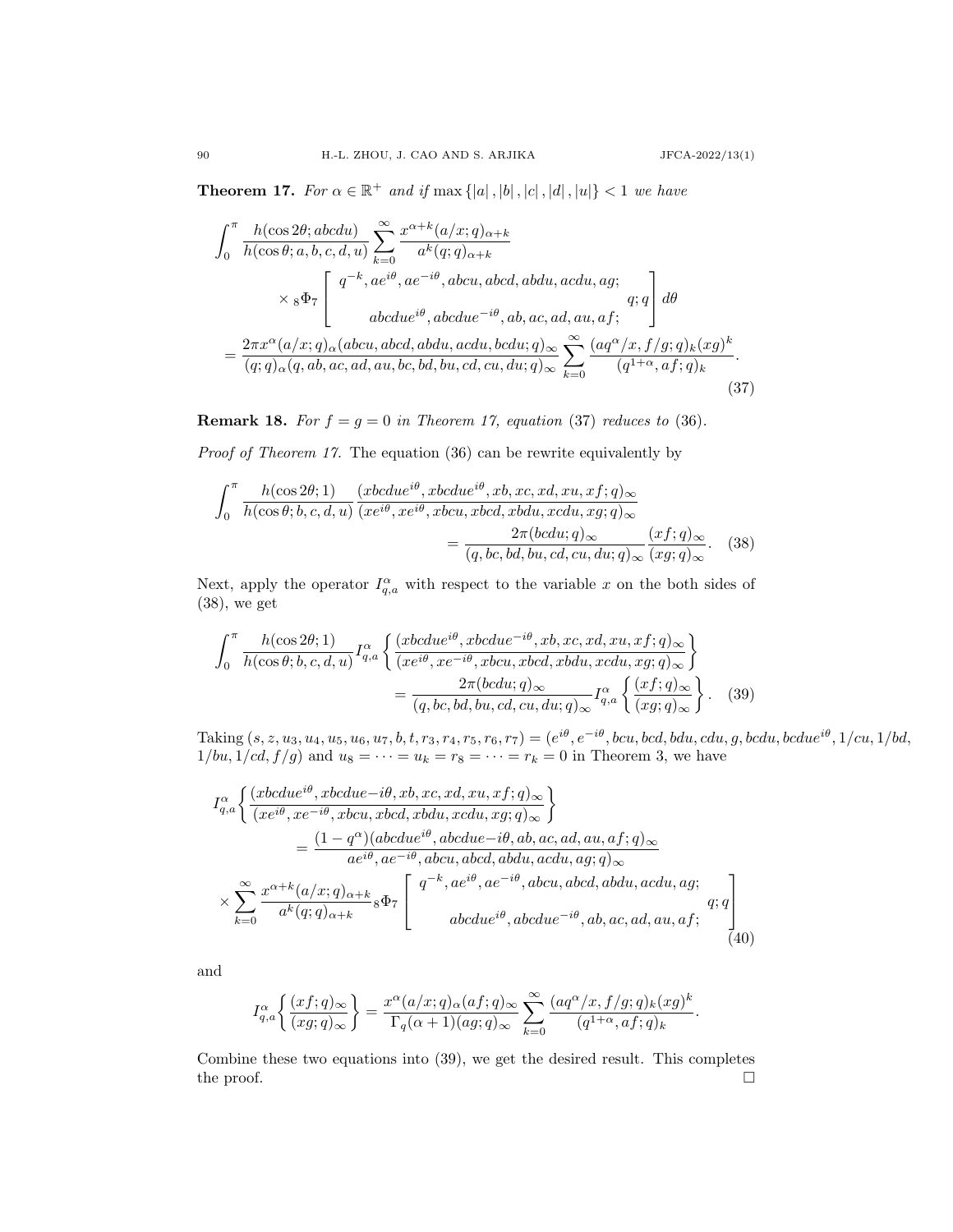## 3.5. **A generalization of a** *q***-contour integral.**

**Lemma 19.** *(*[5]*, Theorem (2.1)) We have*

$$
\frac{1}{2\pi i} \int_c \frac{(z^2, z^{-2}; q)_{\infty}}{(az, a/z, bz, b/z, cz, c/z, dz, d/z; q)_{\infty}} \frac{dz}{z} = \frac{2(abcd; q)_{\infty}}{(q, ab, ac, ad, bc, bd, cd; q)_{\infty}} \tag{41}
$$

**Theorem 20.** *We have*

$$
\frac{1}{2\pi i} \int_c \frac{(z^2, z^{-2}; q)_{\infty}}{(az, a/z, bz, b/z, cz, c/z, dz, d/z; q)_{\infty}} \frac{dz}{z}
$$
\n
$$
\times \sum_{k=0}^{\infty} \frac{x^{\alpha+k}(a/x; q)_{\alpha+k}}{a^k(q; q)_{\alpha+k}} 6\Phi_5 \left[\begin{array}{c} q^{-k}, az, a/z, abcd, au, av; \\ \\ ab, ac, ad, auvy, avfu; \end{array} \right] \frac{dz}{z}
$$
\n
$$
= \frac{2(a/x; q)_{\alpha} (abcd; q)_{\infty}}{(q; q)_{\alpha} (q, ab, ac, ad, bc, bd, cd; q)_{\infty}} \sum_{k=0}^{\infty} \frac{x^{k+\alpha} (aq^{\alpha}/x; q)_{k}}{a^k(q^{1+\alpha}; q)_{k}} 3\Phi_2 \left[\begin{array}{c} q^{-k}, au, av; \\ auvy, avfu; \end{array} q; q \right].
$$
\n(42)

**Remark 21.** *For*  $u = v = 0$  *in Theorem 20, equation* (42) *reduces to* (41)*.* 

*Proof.* We rewrite (41) as follows

$$
\frac{1}{2\pi i} \int_c \frac{(z^2, z^{-2}; q)_{\infty}}{(bz, b/z, cz, c/z, dz, d/z; q)_{\infty}} \frac{(xb, xc, xd, xuvy, xvfu; q)_{\infty}}{(xz, x/z, xbcd, xu, xv; q)_{\infty}} \frac{dz}{z}
$$
\n
$$
= \frac{2}{(q, bc, bd, cd; q)_{\infty}} \frac{(xuvy, xvfu; q)_{\infty}}{(xu, xv; q)_{\infty}}.
$$
\n(43)

Next, apply the operator  $I_{q,a}^{\alpha}$  with respect to the variable x on the both sides of (43), we get

$$
\frac{1}{2\pi i} \int_c \frac{(z^2, z^{-2}; q)_{\infty}}{(bz, b/z, cz, c/z, dz, d/z; q)_{\infty}} I_{q,a}^{\alpha} \left\{ \frac{(xb, xc, xd, xuvy, xvfu; q)_{\infty}}{(xz, x/z, xbcd, xu, xv; q)_{\infty}} \right\} \frac{dz}{z}
$$
\n
$$
= \frac{2}{(q, bc, bd, cd; q)_{\infty}} I_{q,a}^{\alpha} \left\{ \frac{(xuvy, xvfu; q)_{\infty}}{(xu, xv; q)_{\infty}} \right\}.
$$
\n(44)

Taking  $(s, z, u_3, u_4, u_5, b, t, r_3, r_4, r_5) = (1/z, z, bcd, u, v, b/z, c, 1/bc, vy, fu)$  and  $u_6 =$  $\cdots = u_k = r_6 = \cdots = r_k = 0$  in Theorem 3, we have

$$
I_{q,a}^{\alpha} \left\{ \frac{(xb, xc, xd, xuvy, xvfu; q)_{\infty}}{(xz, x/z, xbcd, xu, xv; q)_{\infty}} \right\}
$$
  
= 
$$
\frac{(1 - q^{\alpha})(ab, ac, ad, auvy, avfu; q)_{\infty}}{az, a/z, abcd, au, av; q)_{\infty}} \sum_{k=0}^{\infty} \frac{x^{\alpha+k}(a/x; q)_{\alpha+k}}{a^k(q; q)_{\alpha+k}} 6\Phi_5 \left[ \begin{array}{c} q^{-k}, az, a/z, abcd, au, av; \\ \\ ab, ac, ad, auvy, avfu; \end{array} \right].
$$
 (45)

and

$$
I_{q,a}^{\alpha} \left\{ \frac{(xuvy, xvfu; q)_{\infty}}{(xu, xv)_{\infty}} \right\} = \frac{x^{\alpha} (a/x; q)_{\alpha} (auvy, afuv; q)_{\infty}}{\Gamma_q(\alpha+1)(au, av; q)_{\infty}} \sum_{k=0}^{\infty} \frac{x^k (aq^{\alpha}/x; q)_k}{a^k (q^{1+\alpha}; q)_k} {}_3\Phi_2 \left[ \begin{array}{c} q^{-k}, au, av; \\ auvy, avfu; \end{array} \right] \tag{46}
$$

Combine the equations (45) and (46) into (44), we get the desired results. This completes the proof of Theorem 20.  $\Box$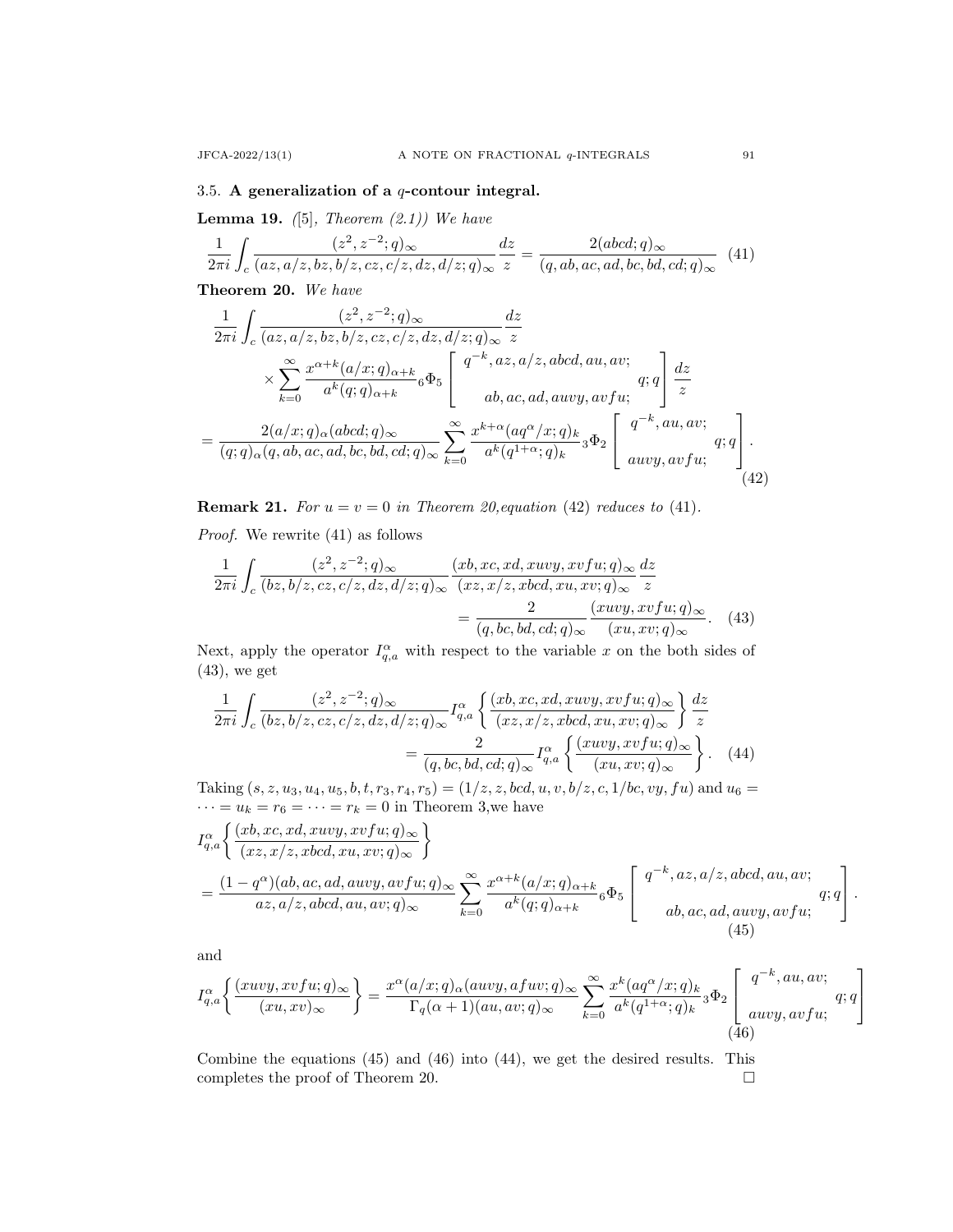3.6. **A generalization of Andrews-Askey integrals.** The following famous formula is the Andrews-Askey integral, which can be derived from Ramanujan's  $_1\psi_1$ summation.

**Proposition 22.**  $([4], Eq.(2.1))$  For max  $\{|ac|, |ad|, |bc|, |bd|\} < 1, we have$ 

$$
\int_{c}^{d} \frac{(qt/c, qt/d; q)_{\infty}}{(at, bt; q)_{\infty}} d_{q}t = \frac{d(1-q)(q, dq/c, c/d, abcd; q)_{\infty}}{(ac, ad, bc, bd; q)_{\infty}}.
$$
\n(47)

The Andrews-Askey integral is an important formula in *q*-series.In this part,we give the following a generalizations of Andrews-Askey integral by the method of *q*-difference equation.

**Theorem 23.** For  $\alpha \in R^+$ , if  $max\{|ac|, |ad|, |bc|, |bd|\} < 1$ , then we have

$$
\int_{c}^{d} \frac{(qt/c, qt/d; q)_{\infty}}{(at, bt; q)_{\infty}} \sum_{k=0}^{\infty} \frac{x^{\alpha+k}(a/x; q)_{\alpha+k}}{a^k(q; q)_{\alpha+k}} 5\Phi_{4} \left[ \begin{array}{c} q^{-k}, at, abcd, au, av; \\ ac, ad, auvy, avfu; \end{array} \right] d_{q}t
$$
\n
$$
= \frac{d(1-q)(a/x; q)_{\alpha}(q, dq/c, c/d, abcd; q)_{\infty}}{(q; q)_{\alpha}(ac, ad, bc, bd; q)_{\infty}} \sum_{k=0}^{\infty} \frac{x^{k+\alpha}(aq^{\alpha}/x; q)_{k}}{a^k(q^{1+\alpha}; q)_{k}} 3\Phi_{2} \left[ \begin{array}{c} q^{-k}, au, av; \\ auvy, avfu; \end{array} \right] (48)
$$

**Remark 24.** For  $u = v = 0$  in Theorem 23, equation (48) reduces to (47).

*Proof of Theorem 23.* We rewrite (47) as follows

$$
\int_{c}^{d} \frac{(qt/c, qt/d;q)_{\infty}}{(bt;q)_{\infty}} \frac{(xc, xd, xuvy, xvfu; q)_{\infty}}{(xt, xbcd, xu, av; q)_{\infty}} dqt = \frac{d(1-q)(q, dq/c, c/d; q)_{\infty}}{(bc, bd; q)_{\infty}} \frac{(xuvy, xvfu; q)_{\infty}}{(xu, xv; q)_{\infty}}.
$$
\n(49)

Next, apply the operator  $I_{q,a}^{\alpha}$  with respect to the variable x on the both sides of (49), we get

$$
\int_{c}^{d} \frac{(qt/c, qt/d; q)_{\infty}}{(bt; q)_{\infty}} I_{q,a}^{\alpha} \left\{ \frac{(xc, xd, xuvy, xvfu; q)_{\infty}}{(xt, xbcd, xu, av; q)_{\infty}} \right\} d_{q}t
$$
\n
$$
= \frac{d(1-q)(q, dq/c, c/d; q)_{\infty}}{(bc, bd; q)_{\infty}} I_{q,a}^{\alpha} \left\{ \frac{(xuvy, xvfu; q)_{\infty}}{(xu, xv; q)_{\infty}} \right\} (50)
$$

Letting  $(s, z, u_3, u_4, b, t, r_3, r_4) = (t, bcd, u, v, 1/bd, d, vy, fu)$  and  $u_5 = \cdots = u_k$  $r_5 = \cdots = r_k = 0$  in Theorem 3, we have

$$
I_{q,a}^{\alpha} \left\{ \frac{(xc, xd, xuvy, xvfu; q)_{\infty}}{(xt, xbcd, xu, xv; q)_{\infty}} \right\}
$$
  
= 
$$
\frac{(1 - q^{\alpha})(ac, ad, auvy, avfu; q)_{\infty}}{at, abcd, au, av; q)_{\infty}} \sum_{k=0}^{\infty} \frac{x^{\alpha+k}(a/x; q)_{\alpha+k}}{a^k(q; q)_{\alpha+k}} 5\Phi_4 \left[ \begin{array}{c} q^{-k}, at, abcd, au, av; \\ ac, ad, auvy, avfu; \end{array} \right]
$$
(51)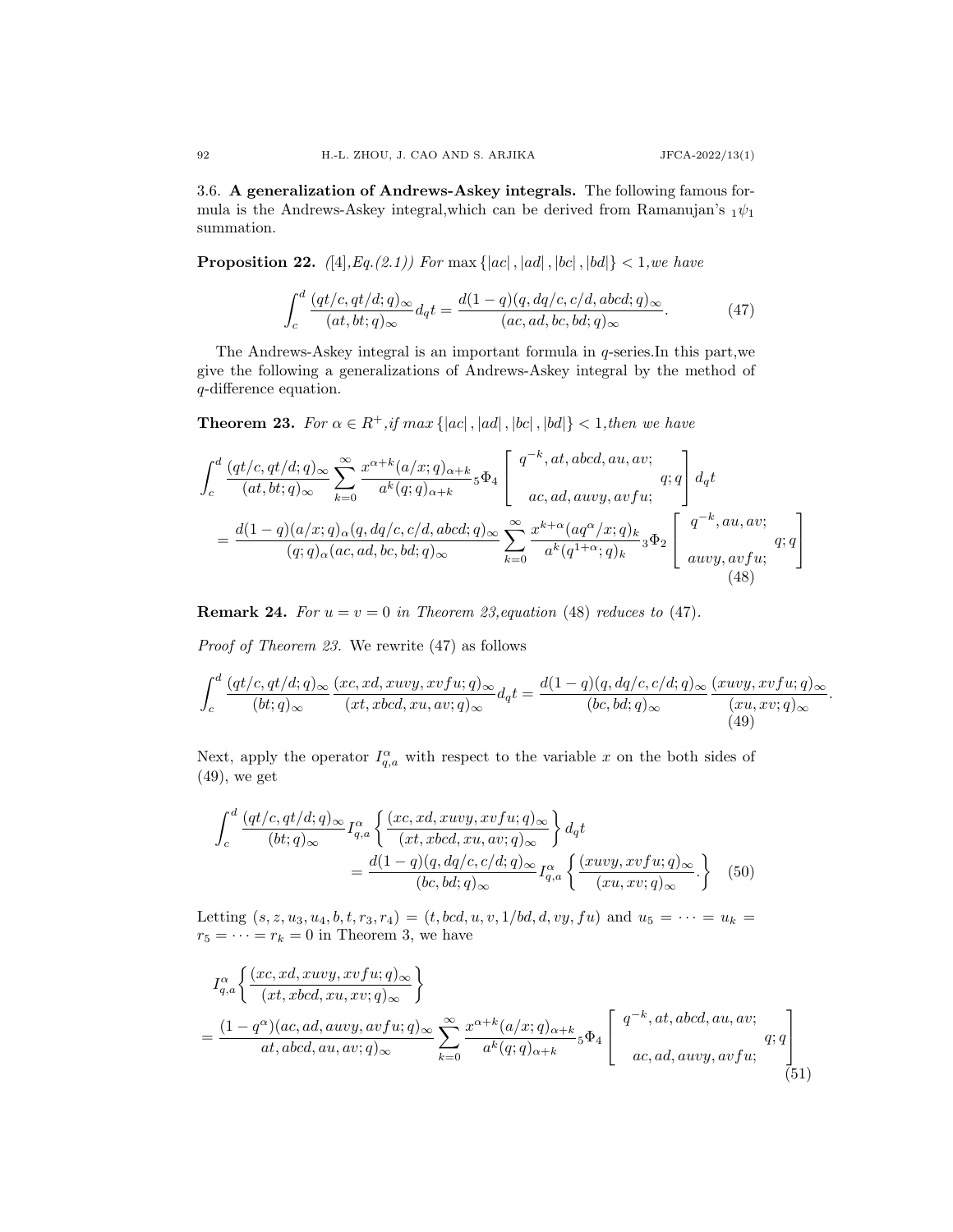and

$$
I_{q,a}^{\alpha} \left\{ \frac{(xuvy, xvfu; q)_{\infty}}{(xu, xv)_{\infty}} \right\}
$$
  
= 
$$
\frac{x^{\alpha} (a/x; q)_{\alpha} (auvy, afuv; q)_{\infty}}{\Gamma_q(\alpha + 1)(au, av; q)_{\infty}} \sum_{k=0}^{\infty} \frac{x^k (aq^{\alpha}/x; q)_k}{a^k (q^{1+\alpha}; q)_k} {}_3\Phi_2 \left[ \begin{array}{c} q^{-k}, au, av; \\ auvy, avfu; \end{array} \right].
$$
 (52)

Combine the above two equations into (50), we get the desired result. This completes the proof.  $\Box$ 

#### **ACKNOWLEDGMENTS**

This work was supported by the Zhejiang Provincial Natural Science Foundation of China (No. LY21A010019).

#### **REFERENCES**

- [1] W.A. Al-Salam, *Some fractional q-integral and q-derivatives*, Proc. Edinburgh Math. Soc. **15** (1966), 135–140.
- [2] W.A. Al-Salam, *q-Analogues of Cauchy's formulas*, Proc. Amer. Math. Soc. **17** (1966), 616–621.
- [3] G.E. Andrews, *Applications of basic hypergeometric series*, SIAM Rev. **16** (1974), 441–484.
- [4] G.E. Andrews,R.Askey *Another q-extension of the beta function*, Proc.Amer.Math.Soc. **81** (1981), 97–100.
- [5] R. Askey, J.A. Willson, *Some basic hypergeometric orthogonal polynomials that generalize Jacobi polynomials*, Mem. Amer. Math. Soc. **319** (1985) 55.
- [6] R. Askey, *Bate integrals and q-extensions*, in: Proceedings of the Ramanujan Centennial International Conference, Anna-malainagar, 15-18 December 1987, pp. 85-102.
- [7] N.M. Atakishiyev, *On the Askey–Wilson q-beta integral*, Theoretical and Mathematical Physics, **99** (1994), 155–159.
- [8] D. Baleanu, A. Fernandez, *On some new properties of fractional derivatives with Mittag– Leffler kernel*, Commun Nonlinear Sci Numer Simulat. **59** (2018), 444–462.
- [9] G. Bangerezako, *Variational calculus on q-nonuniform lattices*, J. Math. Anal. Appl. **306** (2005), 161–179.
- [10] J. Cao and S. Arjika, A note on fractional Askey–Wilson integrals, J. Frac. Cal. Appl. **12** (2) (2021), 133–140.
- [11] J. Cao, *A note on generalized q-difference equations for q-beta and Andrews-Askey integral*, J. Math. Anal. Appl. **412** (2014), 841–851.
- [12] J. Cao and D.-W. Niu, *q-Difference equations for Askey–Wilson type integrals via qpolynomials*, J. Math. Anal. Appl. **452** (2017), 830–845.
- [13] J. Cao, H. M. Srivastava, Z. G. Liu, *Some iterated fractional q-integrals and their applications*, Fractional Calculus and Applied Analysis. **21** (2018), 672–695.
- [14] J. Cao, *A note on q-difference equations for Ramanujan's integrals*, The Ramanujan J. **(**2018),  $1 - 11$ .
- [15] J. Cao, *A note on fractional q-integrals and applications to generating functions and q-Mittag–Leffler functions*, J. Frac. Calc. Appl. **10** (2019), 136–146.
- [16] V. Y. B. Chen and S. S. Gu, *The Cauchy operator for basic hypergeometric series*, Adv. Appl. Math.**41** (2008), 177–196.
- [17] W. Y. C. Chen and Z.-G. Liu, *Parameter augmenting for basic hypergeometric series. II*, J. Combin. Theory Ser. A **80** (1997), 175–195.
- [18] M. El-Shahed, M. Gaber and M. Al-Yami, *The fractional q-differential transformation and its application*, Commun Nonlinear Sci Numer Simulat. **18** (2013), 42–55.
- [19] G. Gasper, M. Rahman, *Basic Hypergeometric Series*, Camberdge: Camberdge Univ Press, 2004.
- [20] F.H. Jackson, *On q-definite integrals*, Q. J. Pure Appl. Math. **41** (1910), 193–203.